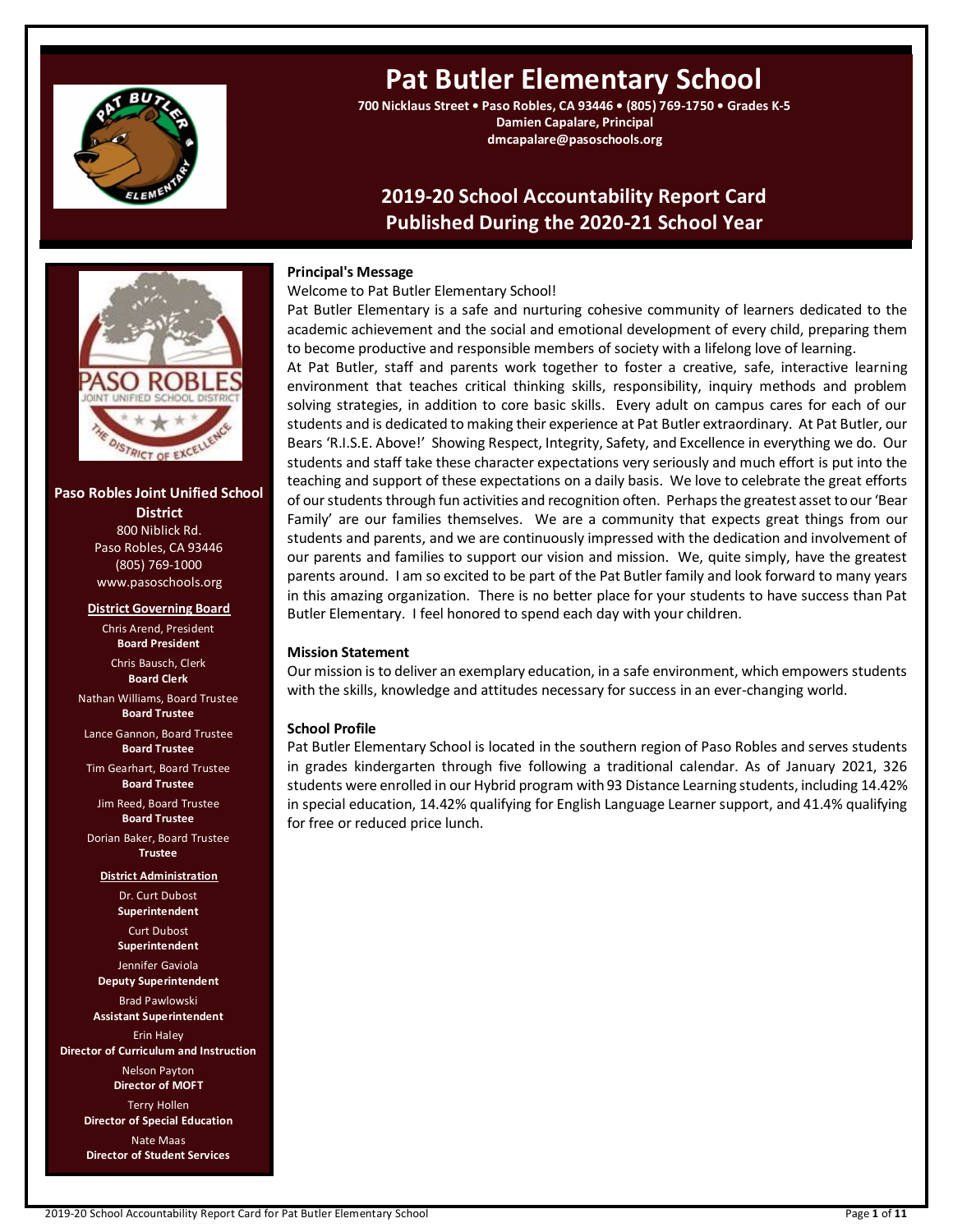# **About the SARC**

By February 1 of each year, every school in California is required by state law to publish a School Accountability Report Card (SARC). The SARC contains information about the condition and performance of each California public school. Under the Local Control Funding Formula (LCFF) all local educational agencies (LEAs) are required to prepare a Local Control and Accountability Plan (LCAP), which describes how they intend to meet annual school-specific goals for all pupils, with specific activities to address state and local priorities. Additionally, data reported in an LCAP is to be consistent with data reported in the SARC.

- For more information about SARC requirements and access to prior year reports, see the California Department of Education (CDE) SARC web page at [https://www.cde.ca.gov/ta/ac/sa/.](https://www.cde.ca.gov/ta/ac/sa/)
- For more information about the LCFF or the LCAP, see the CDE LCFF webpage a[t https://www.cde.ca.gov/fg/aa/lc/.](https://www.cde.ca.gov/fg/aa/lc/)
- For additional information about the school, parents/guardians and community members should contact the school principal or the district office.

### **2019-20 Student Enrollment by Grade Level**

| <b>Grade Level</b>      | <b>Number of Students</b> |
|-------------------------|---------------------------|
| Kindergarten            | 62                        |
| Grade 1                 | 66                        |
| Grade 2                 | 69                        |
| Grade 3                 | 83                        |
| Grade 4                 | 83                        |
| Grade 5                 | 61                        |
| <b>Total Enrollment</b> | 424                       |

### **2019-20 Student Enrollment by Group**

| Group                             | <b>Percent of Total Enrollment</b> |
|-----------------------------------|------------------------------------|
| <b>Black or African American</b>  | 1.3                                |
| Asian                             | 0.6                                |
| <b>Hispanic or Latino</b>         | 42                                 |
| White                             | 51.4                               |
| <b>Two or More Races</b>          | 3.6                                |
| Socioeconomically Disadvantaged   | 42                                 |
| <b>English Learners</b>           | 12.6                               |
| <b>Students with Disabilities</b> | 14.5                               |
| <b>Foster Youth</b>               | 1.5                                |
| <b>Homeless</b>                   | $1.5\,$                            |

# **A. Conditions of Learning**

### **State Priority: Basic**

The SARC provides the following information relevant to the State priority: Basic (Priority 1):

- Degree to which teachers are appropriately assigned and fully credentialed in the subject area and for the pupils they are teaching;
- Pupils have access to standards-aligned instructional materials; and
- School facilities are maintained in good repair

| Teacher Credentials for Pat Butler Elementary | 18-19    | 19-20 | 20-21 |
|-----------------------------------------------|----------|-------|-------|
| With Full Credential                          | 20       | 20    | 21    |
| Without Full Credential                       |          |       |       |
| Teaching Outside Subject Area of Competence   | $\Omega$ |       |       |

| <b>Teacher Credentials for Paso Robles Joint</b> | 18-19 | $19-20$ | $20-21$ |
|--------------------------------------------------|-------|---------|---------|
| With Full Credential                             |       |         |         |
| Without Full Credential                          |       |         |         |
| Teaching Outside Subject Area of Competence      |       |         |         |

**Teacher Misassignments and Vacant Teacher Positions at Pat Butler Elementary School**

| <b>Indicator</b>              | 18-19 | $19-20$ | $20 - 21$ |
|-------------------------------|-------|---------|-----------|
| Teachers of English Learners  |       |         |           |
| Total Teacher Misassignments* |       |         |           |
| Vacant Teacher Positions      |       |         |           |

Note: "Misassignments" refers to the number of positions filled by teachers who lack legal authorization to teach that grade level, subject area, student group, etc. \*Total Teacher Misassignments includes the number of Misassignments of Teachers of English Learners.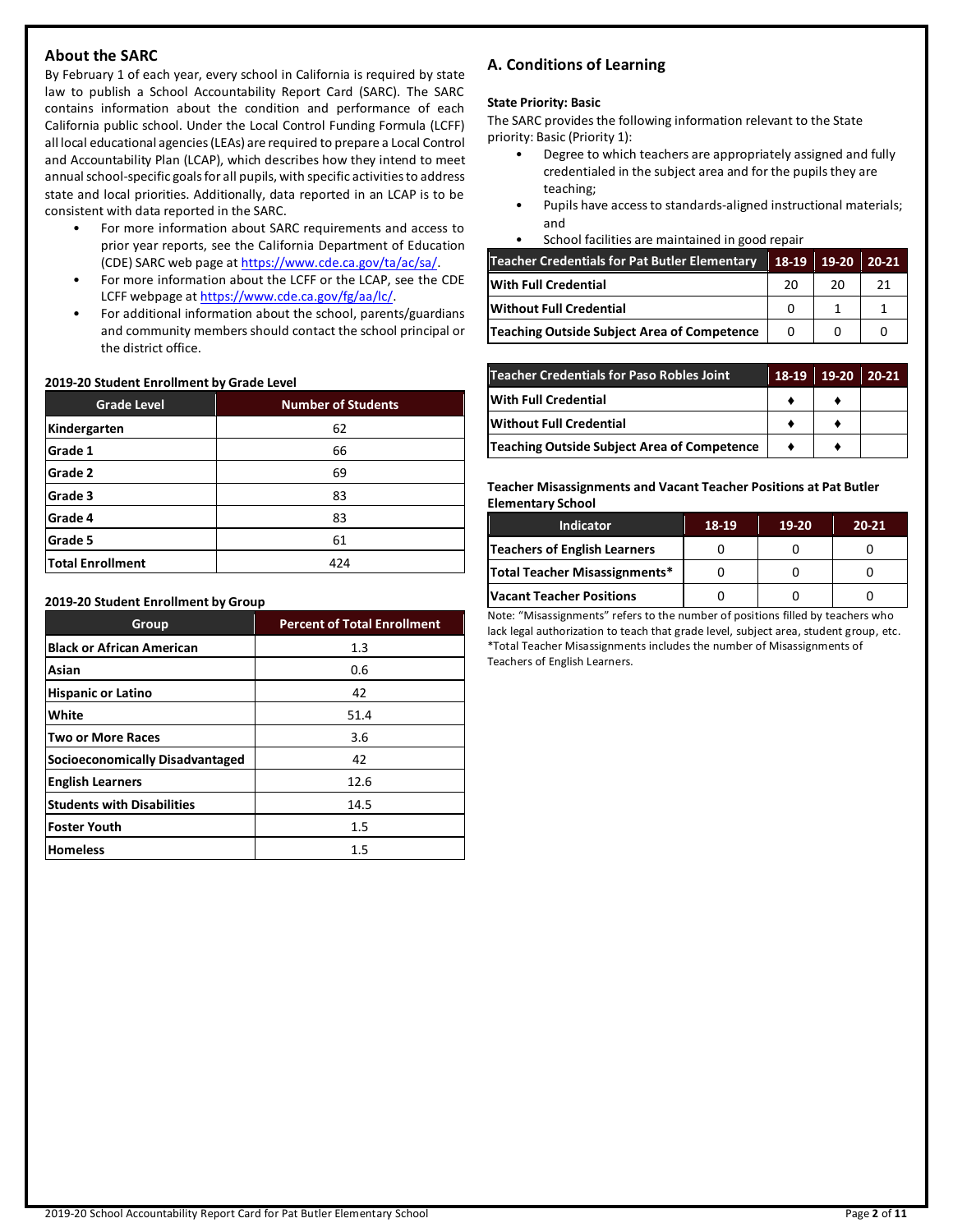# **Quality, Currency, Availability of Textbooks and Instructional Materials (School Year 2020-21)**

All textbooks used in the core curriculum at Pat Butler Elementary School are aligned to the California Common Core State Standards. Instructional materials are selected from the state's most recent list of standards-based materials and adopted by the State Board of Education. The district follows the State Board of Education's six-year adoption cycle for core content materials (English/language arts, math, science, and social science). On Tuesday, October 13, 2020, the Paso Robles Joint Unified School District's Board of Trustees held a public hearing to certify the extent to which textbooks and instructional materials have been provided to students. The Board of Trustees adopted Resolution No. 21-13 which certifies as required by Education Code §60119 (1) that textbooks and instructional materials were provided to all students, including English learners, in the district to the extent that each pupil has a textbook or instructional materials, or both, to use in class and to take home, and (2) sufficient textbooks and instructional materials were provided to each student, including English learners, that are aligned to the academic content standards and consistent with the cycles and content of the curriculum frameworks in math, science, history-social science, and English/language arts. In addition to core subject areas, districts are required to disclose in their SARCs the sufficiency of instructional materials used for their visual/performing arts curricula. During the 2020-2021 school year, Paso Robles Joint Unified School District provided each student, including English learners, enrolled in a visual/performing arts class with instructional materials to use in class and to take home. These materials complied with the state's content standards and curriculum frameworks.

# **Textbooks and Instructional Materials**

### **Year and month in which data were collected: October 2020**

| <b>Core Curriculum Area</b>   | <b>Textbooks and Instructional Materials/Year of Adoption</b>                             |     |  |  |  |
|-------------------------------|-------------------------------------------------------------------------------------------|-----|--|--|--|
| <b>Reading/Language Arts</b>  | 2011 Macmillan/McGraw-Hill, California Treasures<br>2015 McGraw-Hill, Wonders/ Maravillas |     |  |  |  |
|                               | The textbooks listed are from most recent adoption:                                       | Yes |  |  |  |
|                               | Percent of students lacking their own assigned textbook: 0                                |     |  |  |  |
| <b>Mathematics</b>            | 2019 Curriculum Associates-Ready Classroom Mathematics                                    |     |  |  |  |
|                               | The textbooks listed are from most recent adoption:                                       | Yes |  |  |  |
|                               | Percent of students lacking their own assigned textbook: 0                                |     |  |  |  |
| Science                       | 2007 McGraw-Hill, California Science                                                      |     |  |  |  |
|                               | The textbooks listed are from most recent adoption:                                       | Yes |  |  |  |
|                               | Percent of students lacking their own assigned textbook: 0                                |     |  |  |  |
| <b>History-Social Science</b> | 2006 Harcourt Brace, Reflections: California Series                                       |     |  |  |  |
|                               | 2006 McGraw-Hill, California History                                                      |     |  |  |  |
|                               | The textbooks listed are from most recent adoption:                                       | Yes |  |  |  |
|                               | Percent of students lacking their own assigned textbook: 0                                |     |  |  |  |

Note: Cells with N/A values do not require data.

# **School Facility Conditions and Planned Improvements (Most Recent Year)**

School Facilities & Maintenance

The district takes great efforts to ensure that all schools are clean, safe, and functional through proper facilities maintenance and campus supervision. Pat Butler Elementary School's original facilities were built in 1991; ongoing maintenance and campus improvements ensure facilities remain up to date and provide adequate space for students and staff. District maintenance and site custodial staff ensure that the repairs necessary to keep the school in good condition are completed in a timely manner. A work order process is used by school and district staff to communicate non-routine maintenance requests. Emergency repairs are given the highest priority. In the last 12 months, the following improvements have been completed:

- Site-wide exterior paint has been completed.
- Installation of HVAC units and controls has been accomplished.
- Installation of facility-wide roofing has been finished.

Every morning before school begins, the custodian inspects facilities for safety hazards or other conditions that need attention prior to students and staff entering school grounds. One day custodian and two evening custodians are assigned to Pat Butler Elementary School. The day custodian is responsible for:

- General grounds maintenance
- Lunch area setup/cleanup
- Restroom cleaning
- Trash removal

Restrooms are checked regularly throughout the day for cleanliness and subsequently cleaned as needed. The evening custodians are responsible for:

- Classroom cleaning
	- Common use area cleaning
	- Office area cleaning
	- Restroom cleaning

The principal communicates with custodial staff daily concerning maintenance and school safety issues.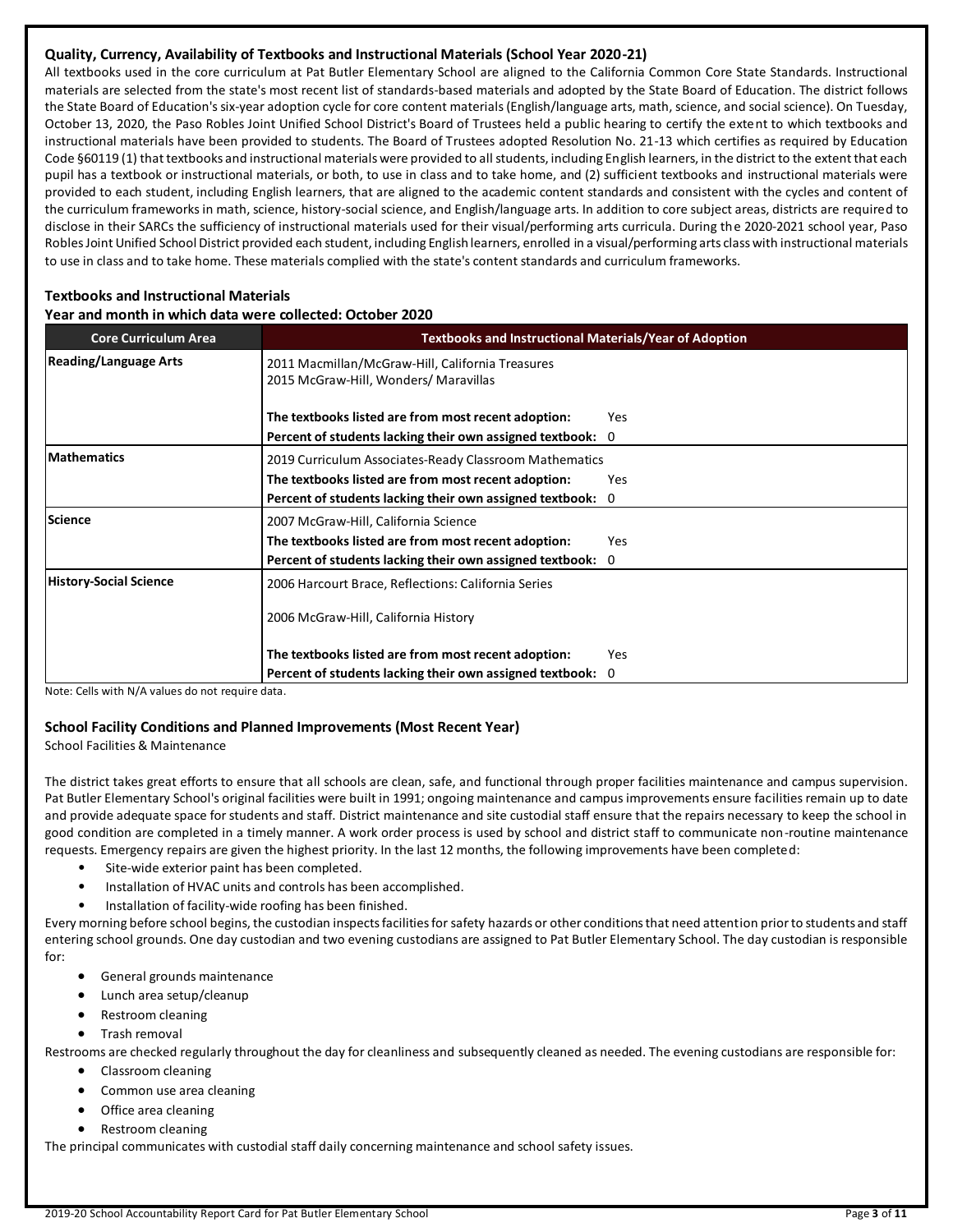# **School Facility Good Repair Status (Most Recent Year)**

Using the **most recently collected** FIT data (or equivalent), provide the following:

- Determination of repair status for systems listed
- Description of any needed maintenance to ensure good repair
- The year and month in which the data were collected
- The rate for each system inspected
- The overall rating

# **Year and month in which data were collected: November 2020**

| <b>System Inspected</b>                                             | <b>Repair Status</b> | <b>Repair Needed and</b><br><b>Action Taken or Planned</b>                                     |  |
|---------------------------------------------------------------------|----------------------|------------------------------------------------------------------------------------------------|--|
| Systems:<br>Gas Leaks, Mechanical/HVAC, Sewer                       | Good                 |                                                                                                |  |
| Interior:<br><b>Interior Surfaces</b>                               | Poor                 | Carpet assessment will be completed this<br>year. Stained ceiling tiles have been<br>replaced. |  |
| <b>Cleanliness:</b><br>Overall Cleanliness, Pest/Vermin Infestation | Good                 |                                                                                                |  |
| <b>Electrical:</b><br>Electrical                                    | Fair                 | Faulty bulbs and ballasts will be replaced.                                                    |  |
| <b>Restrooms/Fountains:</b><br>Restrooms, Sinks/Fountains           | Good                 |                                                                                                |  |
| Safety:<br>Fire Safety, Hazardous Materials                         | Good                 |                                                                                                |  |
| Structural:<br>Structural Damage, Roofs                             | Good                 |                                                                                                |  |
| External:<br>Playground/School Grounds, Windows/Doors/Gates/Fences  | Good                 |                                                                                                |  |
| <b>Overall Rating</b>                                               | Good                 |                                                                                                |  |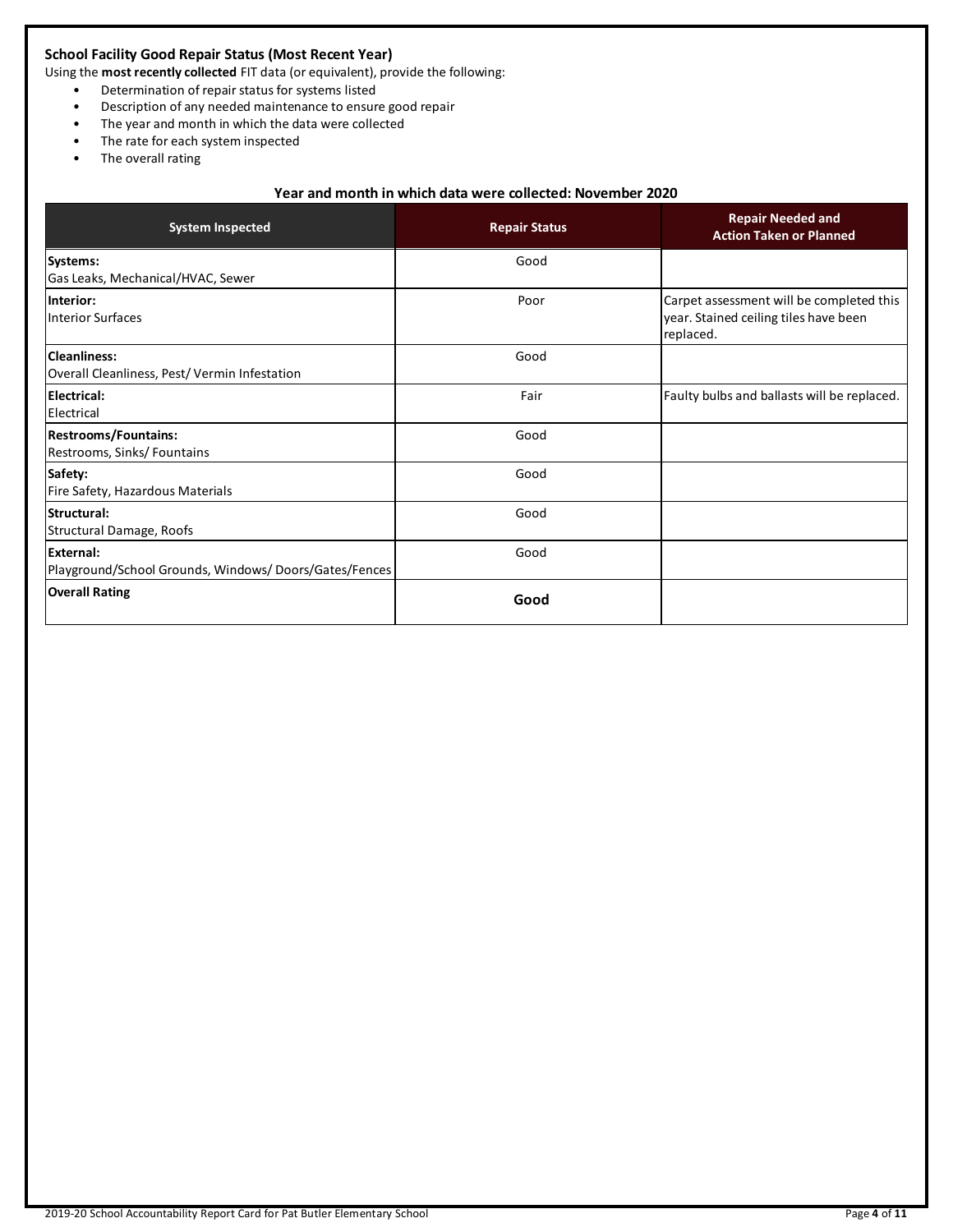# **B. Pupil Outcomes**

### **State Priority: Pupil Achievement**

The SARC provides the following information relevant to the State priority: Pupil Achievement (Priority 4):

- **Statewide assessments** (i.e., California Assessment of Student Performance and Progress [CAASPP] System, which includes the Smarter Balanced Summative Assessments for students in the general education population and the California Alternate Assessments [CAAs] for English language arts/literacy [ELA] and mathematics given in grades three through eight and grade eleven. Only eligible students may participate in the administration of the CAAs. CAAs items are aligned with alternate achievement standards, which are linked with the Common Core State Standards [CCSS] for students with the most significant cognitive disabilities); and
- The percentage of students who have successfully completed courses that satisfy the requirements for entrance to the University of California and the California State University, or career technical education sequences or programs of study.

# **CAASPP Test Results in ELA and Mathematics for All Students Grades Three through Eight and Grade Eleven**

**Percentage of Students Meeting or Exceeding the State Standard**

| Subject     | <b>School</b><br>18-19 | <b>School</b><br>19-20 | <b>District</b><br>18-19 | <b>District</b><br>19-20 | <b>State</b><br>18-19 | <b>State</b><br>19-20 |
|-------------|------------------------|------------------------|--------------------------|--------------------------|-----------------------|-----------------------|
| <b>ELA</b>  | 58                     | N/A                    | 48                       | N/A                      | 50                    | N/A                   |
| <b>Math</b> | 60                     | N/A                    | 36                       | N/A                      | 39                    | N/A                   |

Note: Cells with N/A values do not require data.

Note: The 2019-2020 data are not available. Due to the COVID-19 pandemic, Executive Order N-30-20 was issued which waived the requirement for statewide testing for the 2019-2020 school year.

Note: Percentages are not calculated when the number of students tested is ten or less, either because the number of students in this category is too small for statistical accuracy or to protect student privacy.

Note: ELA and mathematics test results include the Smarter Balanced Summative Assessment and the CAA. The "Percent Met or Exceeded" is calculated by taking the total number of students who met or exceeded the standard on the Smarter Balanced Summative Assessment plus the total number of students who met the standard (i.e., achieved Level 3-Alternate) on the CAAs divided by the total number of students who participated in both assessments.

### **CAASPP Test Results in Science for All Students Grades Five, Eight, and High School**

**Percentage of Students Meeting or Exceeding the State Standard**

| <b>Subject</b> | School<br>18-19 | School<br>$19-20$ | <b>District</b><br>18-19 | <b>District</b><br>19-20 | <b>State</b><br>18-19 | <b>State</b><br>$19-20$ |
|----------------|-----------------|-------------------|--------------------------|--------------------------|-----------------------|-------------------------|
| <b>Science</b> | 44              | N/A               | 25                       | N/A                      | 30                    | N/A                     |

Note: Cells with N/A values do not require data.

Note: The 2019-2020 data are not available. Due to the COVID-19 pandemic, Executive Order N-30-20 was issued which waived the requirement for statewide testing for the 2019-2020 school year.

Note: The new California Science Test (CAST) was first administered operationally in the 2018-2019 school year.

### **State Priority: Other Pupil Outcomes**

The SARC provides the following information relevant to the State priority: Other Pupil Outcomes (Priority 8):

Pupil outcomes in the subject areas of physical education.

### **2019-20 Percent of Students Meeting Fitness Standards**

| Grade<br>Level | 4 of 6 | 5 of 6 | 6 of 6 |
|----------------|--------|--------|--------|
|                | N/A    | N/A    | N/A    |
|                | N/A    | N/A    | N/A    |
| q              | N/A    | N/A    | N/A    |

Note: Cells with N/A values do not require data.

Note: The 2019–2020 data are not available. Due to the COVID-19 pandemic, Executive Order N-56-20 was issued which waived the requirement to administer the physical fitness performance test for the 2019–2020 school year.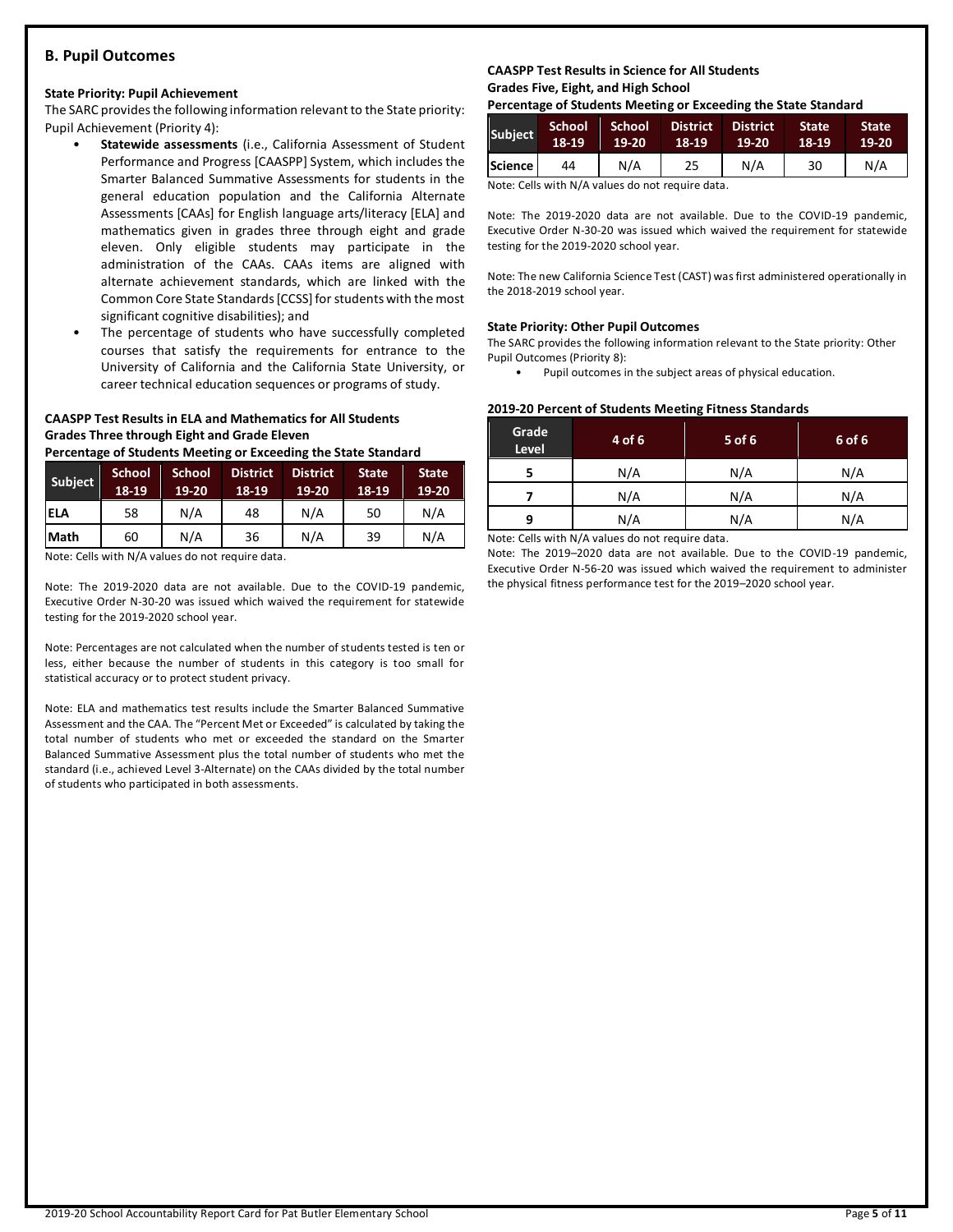# **CAASPP Test Results in Science by Student Group**

**Grades Three through Eight and Grade Eleven (School Year 2019-2020) Student Group Total Total Enrollment Number Tested Percent Tested Percent Not Tested Percent Met or Exceeded All Students** N/A N/A N/A N/A N/A **Male** N/A N/A N/A N/A N/A **Female** N/A N/A N/A N/A N/A **Black or African American** N/A N/A N/A N/A N/A **American Indian or Alaska Native** N/A N/A N/A N/A N/A **Asian** N/A N/A N/A N/A N/A **Filipino** N/A N/A N/A N/A N/A **Hispanic or Latino N/A N/A N/A N/A** N/A **Native Hawaiian or Pacific Islander**  $\begin{vmatrix} N/A & N/A & N/A & N/A \end{vmatrix}$  N/A N/A N/A N/A **White** N/A N/A N/A N/A N/A **Two or More Races** N/A N/A N/A N/A N/A **Socioeconomically Disadvantaged** N/A N/A N/A N/A N/A **English Learners** N/A N/A N/A N/A N/A **Students with Disabilities** N/A N/A N/A N/A N/A **Students Receiving Migrant Education Services | N/A | N/A | N/A | N/A | N/A | N/A Foster Youth** N/A N/A N/A N/A N/A **Homeless** N/A N/A N/A N/A N/A

Note: Cells with N/A values do not require data.

Note: The 2019-2020 data are not available. Due to the COVID-19 pandemic, Executive Order N-30-20 was issued which waived the requirement for statewide testing for the 2019-2020 school year.

# **CAASPP Test Results in ELA by Student Group**

**Grades Three through Eight and Grade Eleven (School Year 2019-2020)**

| <b>Student Group</b>                                 | <b>Total</b><br><b>Enrollment</b> | <b>Number</b><br><b>Tested</b> | Percent<br><b>Tested</b> | Percent<br><b>Not Tested</b> | Percent<br><b>Met or Exceeded</b> |
|------------------------------------------------------|-----------------------------------|--------------------------------|--------------------------|------------------------------|-----------------------------------|
| <b>All Students</b>                                  | N/A                               | N/A                            | N/A                      | N/A                          | N/A                               |
| <b>Male</b>                                          | N/A                               | N/A                            | N/A                      | N/A                          | N/A                               |
| Female                                               | N/A                               | N/A                            | N/A                      | N/A                          | N/A                               |
| <b>Black or African American</b>                     | N/A                               | N/A                            | N/A                      | N/A                          | N/A                               |
| American Indian or Alaska Native                     | N/A                               | N/A                            | N/A                      | N/A                          | N/A                               |
| Asian                                                | N/A                               | N/A                            | N/A                      | N/A                          | N/A                               |
| <b>Filipino</b>                                      | N/A                               | N/A                            | N/A                      | N/A                          | N/A                               |
| <b>Hispanic or Latino</b>                            | N/A                               | N/A                            | N/A                      | N/A                          | N/A                               |
| Native Hawaiian or Pacific Islander                  | N/A                               | N/A                            | N/A                      | N/A                          | N/A                               |
| White                                                | N/A                               | N/A                            | N/A                      | N/A                          | N/A                               |
| <b>Two or More Races</b>                             | N/A                               | N/A                            | N/A                      | N/A                          | N/A                               |
| <b>Socioeconomically Disadvantaged</b>               | N/A                               | N/A                            | N/A                      | N/A                          | N/A                               |
| <b>English Learners</b>                              | N/A                               | N/A                            | N/A                      | N/A                          | N/A                               |
| <b>Students with Disabilities</b>                    | N/A                               | N/A                            | N/A                      | N/A                          | N/A                               |
| <b>Students Receiving Migrant Education Services</b> | N/A                               | N/A                            | N/A                      | N/A                          | N/A                               |
| <b>Foster Youth</b>                                  | N/A                               | N/A                            | N/A                      | N/A                          | N/A                               |
| <b>Homeless</b>                                      | N/A                               | N/A                            | N/A                      | N/A                          | N/A                               |

Note: Cells with N/A values do not require data.

Note: The 2019-2020 data are not available. Due to the COVID-19 pandemic, Executive Order N-30-20 was issued which waived the requirement for statewide testing for the 2019-2020 school year.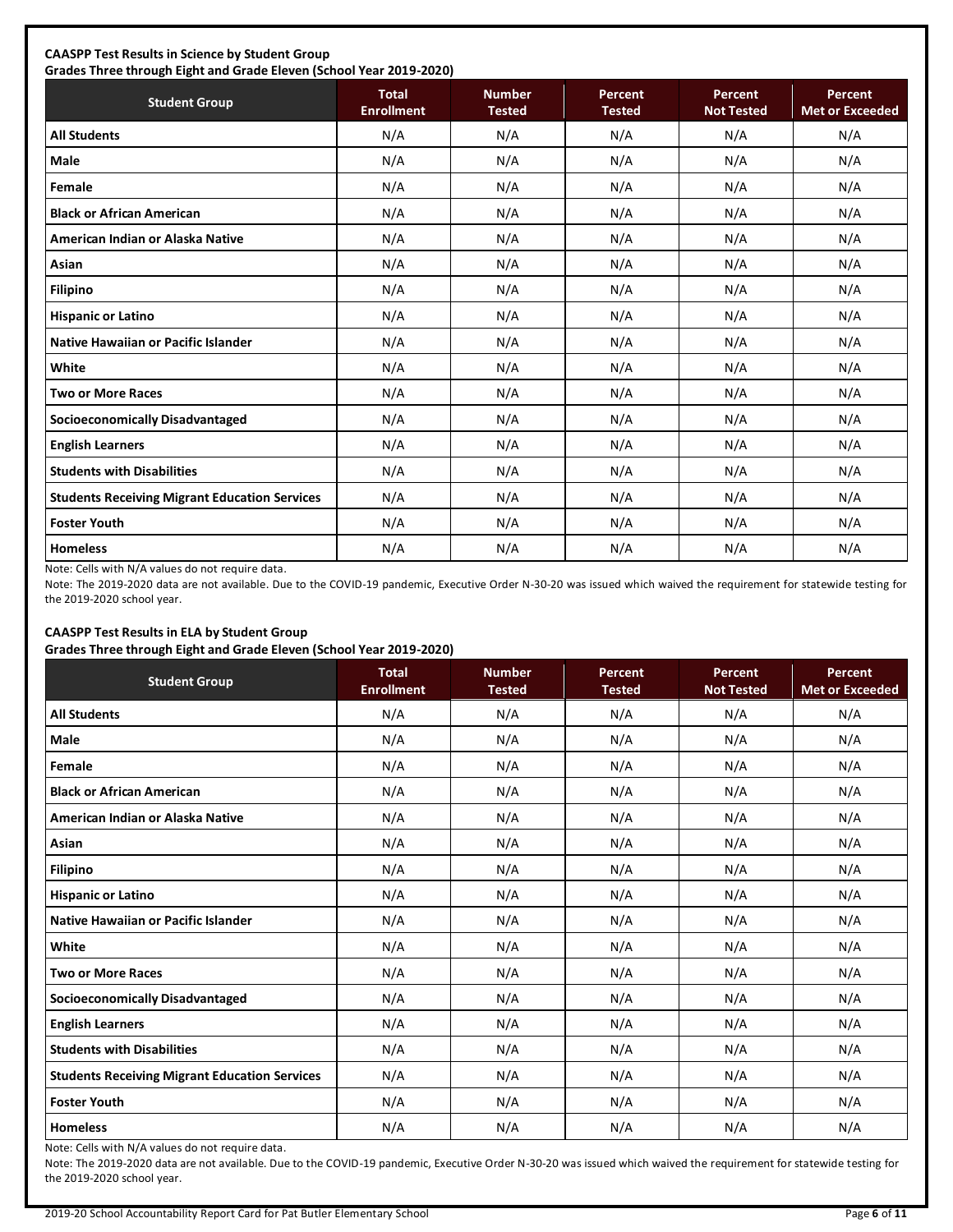### **CAASPP Test Results in Mathematics by Student Group Grades Three through Eight and Grade Eleven (School Year 2019-2020)**

| Grades Timee through Eight and Grade Eleven (School Tear 2019-2020)<br><b>Student Group</b> | <b>Total</b><br><b>Enrollment</b> | <b>Number</b><br><b>Tested</b> | Percent<br><b>Tested</b> | Percent<br><b>Not Tested</b> | Percent<br><b>Met or Exceeded</b> |
|---------------------------------------------------------------------------------------------|-----------------------------------|--------------------------------|--------------------------|------------------------------|-----------------------------------|
| <b>All Students</b>                                                                         | N/A                               | N/A                            | N/A                      | N/A                          | N/A                               |
| <b>Male</b>                                                                                 | N/A                               | N/A                            | N/A                      | N/A                          | N/A                               |
| Female                                                                                      | N/A                               | N/A                            | N/A                      | N/A                          | N/A                               |
| <b>Black or African American</b>                                                            | N/A                               | N/A                            | N/A                      | N/A                          | N/A                               |
| American Indian or Alaska Native                                                            | N/A                               | N/A                            | N/A                      | N/A                          | N/A                               |
| Asian                                                                                       | N/A                               | N/A                            | N/A                      | N/A                          | N/A                               |
| <b>Filipino</b>                                                                             | N/A                               | N/A                            | N/A                      | N/A                          | N/A                               |
| <b>Hispanic or Latino</b>                                                                   | N/A                               | N/A                            | N/A                      | N/A                          | N/A                               |
| Native Hawaiian or Pacific Islander                                                         | N/A                               | N/A                            | N/A                      | N/A                          | N/A                               |
| White                                                                                       | N/A                               | N/A                            | N/A                      | N/A                          | N/A                               |
| <b>Two or More Races</b>                                                                    | N/A                               | N/A                            | N/A                      | N/A                          | N/A                               |
| <b>Socioeconomically Disadvantaged</b>                                                      | N/A                               | N/A                            | N/A                      | N/A                          | N/A                               |
| <b>English Learners</b>                                                                     | N/A                               | N/A                            | N/A                      | N/A                          | N/A                               |
| <b>Students with Disabilities</b>                                                           | N/A                               | N/A                            | N/A                      | N/A                          | N/A                               |
| <b>Students Receiving Migrant Education Services</b>                                        | N/A                               | N/A                            | N/A                      | N/A                          | N/A                               |
| <b>Foster Youth</b>                                                                         | N/A                               | N/A                            | N/A                      | N/A                          | N/A                               |
| <b>Homeless</b>                                                                             | N/A                               | N/A                            | N/A                      | N/A                          | N/A                               |

Note: Cells with N/A values do not require data.

Note: The 2019-2020 data are not available. Due to the COVID-19 pandemic, Executive Order N-30-20 was issued which waived the requirement for statewide testing for the 2019-2020 school year.

# **C. Engagement**

### **State Priority: Parental Involvement**

- The SARC provides the following information relevant to the State priority: Parental Involvement (Priority 3):
	- Efforts the school district makes to seek parent input in making decisions for the school district and each school site

### **Opportunities for Parental Involvement (School Year 2020-21)**

In response to publlic health recommendations for COVD-19 oppportunities for parent involvement have been limited this year although maintain, to the best practice possible, through virtual formats.Parents are encouraged to get involved in their child's learning. Parents stay informed on upcoming events and school activities through email, text, weekly announcements via youtube, the school marquee, and the school website. Contact any school office staff member at (805) 769-1750 for more information on how to become involved in your child's learning environment.

- Opportunities to Volunteer
- Fundraising Activities
- **Committees**
- English Learner Advisory Council
- Parent Teacher Association
- School Site Council
- School Activities
- Back to School Night
- Parent Conferences
- Parent Engagement Series Nights
- Student Recognition Assemblies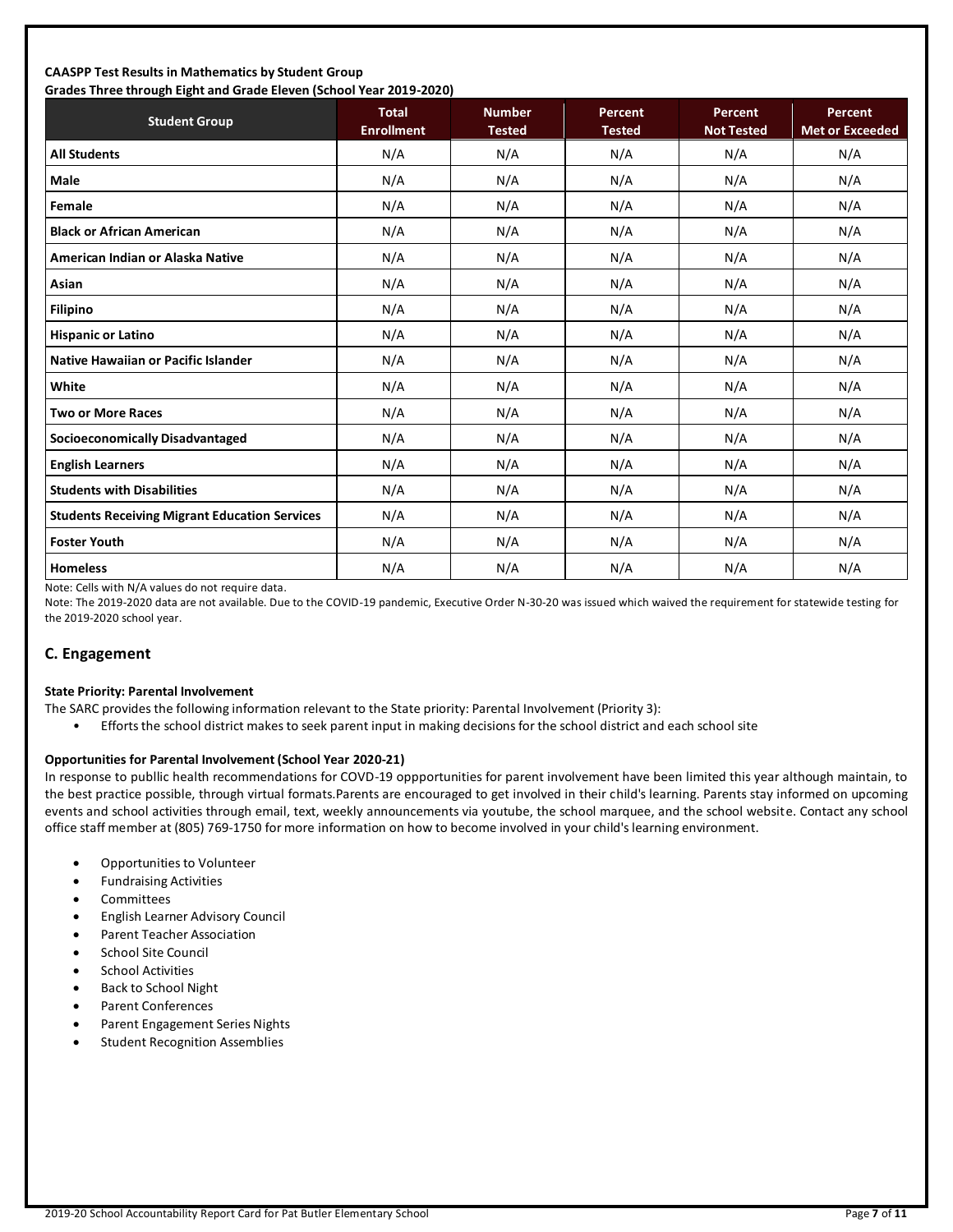### **State Priority: School Climate**

The SARC provides the following information relevant to the State priority: School Climate (Priority 6):

- Pupil suspension rates;
- Pupil expulsion rates; and
- Other local measures on the sense of safety.

### **School Safety Plan (School Year 2020-2021)**

The Comprehensive School Site Safety Plan was developed for Pat Butler Elementary School in collaboration with local agencies and the district office to fulfill Senate Bill 187 requirements. Components of this plan include child abuse reporting procedures, teacher notification of dangerous pupil procedures, disaster response procedures, procedures for safe arrival and departure from school, sexual harassment policy, and dress code policy. The school's most recent school safety plan was reviewed and updated on January 14, 2020.

### **Suspensions and Expulsions**

**(data collected between July through June, each full school year respectively)**

| Rate               | <b>School</b><br>2017-18 | <b>School</b><br>2018-19 | <b>District</b><br>2017-18 | <b>District</b><br>2018-19 | <b>State</b><br>2017-18 | <b>State</b><br>2018-19 |
|--------------------|--------------------------|--------------------------|----------------------------|----------------------------|-------------------------|-------------------------|
| <b>Suspensions</b> | 0.8                      | 1.2                      | 5.2                        | 6.7                        | 3.5                     | 3.5                     |
| <b>Expulsions</b>  | 0.0                      | 0.0                      | 0.1                        | 0.1                        | 0.1                     | 0.1                     |

### **Suspensions and Expulsions for School Year 2019-2020 Only**

**(data collected between July through February, partial school year due to the COVID-19 pandemic)**

| Rate              | <b>School</b><br>2019-20 | <b>District</b><br>2019-20 | <b>State</b><br>2019-20 |
|-------------------|--------------------------|----------------------------|-------------------------|
| Suspensions       | 0.2                      | 5.1                        | 2.5                     |
| <b>Expulsions</b> | 0.0                      | 0.1                        | 0.1                     |

Note: The 2019-2020 suspensions and expulsions rate data are not comparable to prior year data because the 2019-2020 school year is a partial school year due to the COVID-19 crisis. As such, it would be inappropriate to make any comparisons in rates of suspensions and expulsions in the 2019-2020 school year compared to prior years.

# **D. Other SARC Information**

The information in this section is required to be in the SARC but is not included in the state priorities for LCFF.

### **Ratio of Pupils to Academic Counselor (School Year 2019-2020)**

| <b>Title</b>        | Ratio |
|---------------------|-------|
| Academic Counselor* |       |

\*One full time equivalent (FTE) equals one staff member working full time; one FTE could also represent two staff members who each work 50 percent of full time.

### **Student Support Services Staff (School Year 2019-2020)**

| <b>Title</b>                                               | <b>Number of Full-Time Equivalent</b><br>$($ FTE $)$ |
|------------------------------------------------------------|------------------------------------------------------|
| <b>Counselor (Social/Behavioral or Career Development)</b> |                                                      |
| Library Media Teacher (Librarian)                          |                                                      |
| Library Media Services Staff (Paraprofessional)            |                                                      |
| Psychologist                                               | 0.5                                                  |
| <b>Social Worker</b>                                       |                                                      |
| <b>Nurse</b>                                               |                                                      |
| Speech/Language/Hearing Specialist                         |                                                      |
| <b>Resource Specialist (non-teaching)</b>                  |                                                      |
| Other                                                      | 5.4                                                  |

\*One Full Time Equivalent (FTE) equals one staff member working full time; one FTE could also represent two staff members who each work 50 percent of full time.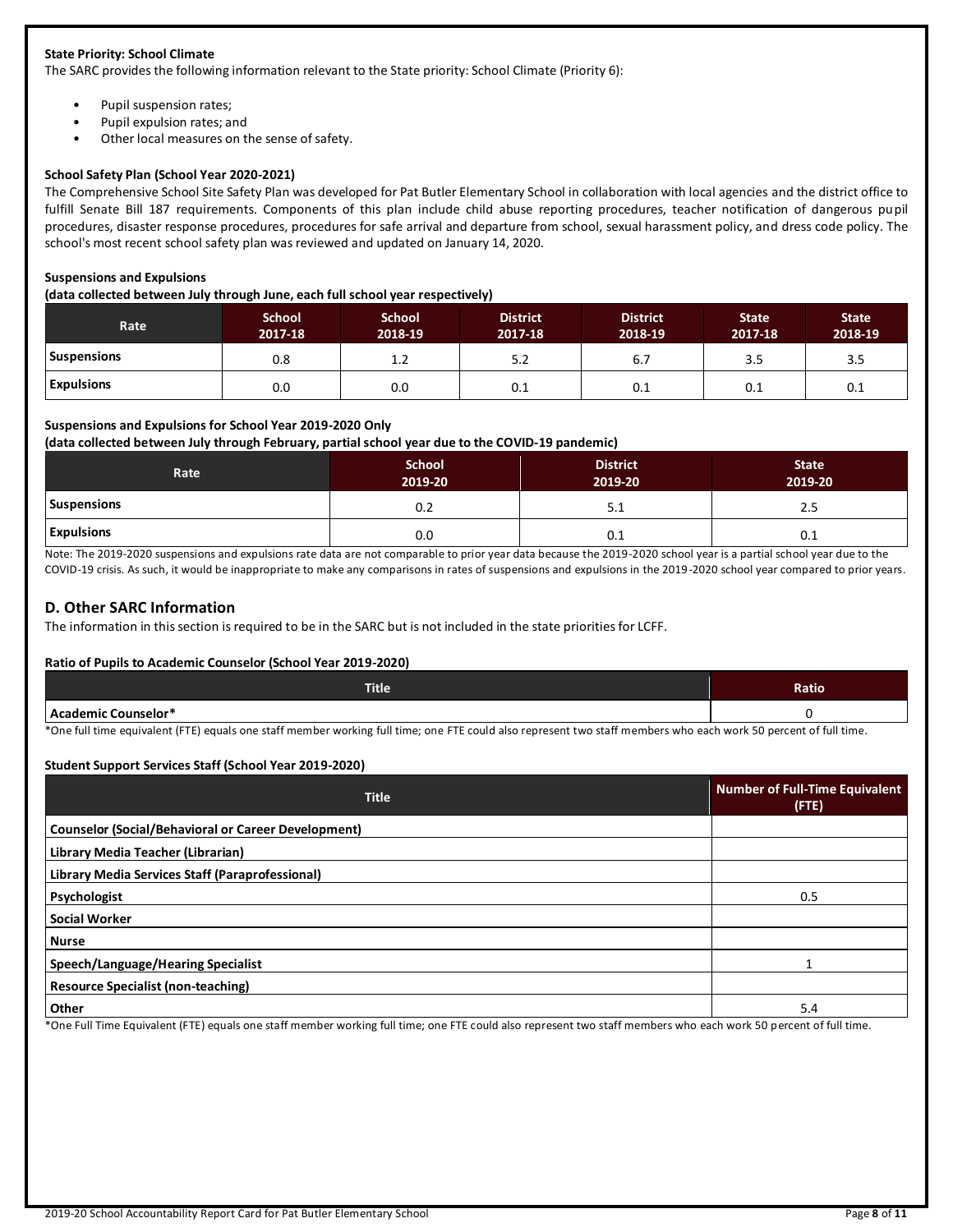| Average Class Size and Class Size Distribution (Elementary) |                                                   |                                                        |                                                       |                                                     |                                                   |                                                      |                                                       |                                                     |                                                   |                                                      |                                                       |                                                     |
|-------------------------------------------------------------|---------------------------------------------------|--------------------------------------------------------|-------------------------------------------------------|-----------------------------------------------------|---------------------------------------------------|------------------------------------------------------|-------------------------------------------------------|-----------------------------------------------------|---------------------------------------------------|------------------------------------------------------|-------------------------------------------------------|-----------------------------------------------------|
| Grade<br>Level                                              | 2017-18<br>Average<br><b>Class</b><br><b>Size</b> | 2017-18<br># of<br>Classes*<br><b>Size</b><br>$1 - 20$ | 2017-18<br># of<br>Classes*<br><b>Size</b><br>$21-32$ | 2017-18<br># of<br>Classes*<br><b>Size</b><br>$33+$ | 2018-19<br>Average<br><b>Class</b><br><b>Size</b> | 2018-19<br># of<br>Classes*<br><b>Size</b><br>$1-20$ | 2018-19<br># of<br>Classes*<br><b>Size</b><br>$21-32$ | 2018-19<br># of<br>Classes*<br><b>Size</b><br>$33+$ | 2019-20<br>Average<br><b>Class</b><br><b>Size</b> | 2019-20<br># of<br>Classes*<br><b>Size</b><br>$1-20$ | 2019-20<br># of<br>Classes*<br><b>Size</b><br>$21-32$ | 2019-20<br># of<br>Classes*<br><b>Size</b><br>$33+$ |
| К                                                           | 26                                                |                                                        | 4                                                     |                                                     | 25                                                |                                                      | 3                                                     |                                                     | 26                                                |                                                      | 3                                                     |                                                     |
| 1                                                           | 27                                                |                                                        | 3                                                     |                                                     | 27                                                |                                                      | 3                                                     |                                                     | 26                                                |                                                      | 3                                                     |                                                     |
| $\overline{2}$                                              | 25                                                |                                                        | 3                                                     |                                                     | 27                                                |                                                      | 3                                                     |                                                     | 28                                                |                                                      | 3                                                     |                                                     |
| 3                                                           | 29                                                |                                                        | 2                                                     |                                                     | 25                                                |                                                      | 3                                                     |                                                     | 29                                                |                                                      | 3                                                     |                                                     |
| 4                                                           | 30                                                |                                                        | 3                                                     |                                                     | 31                                                |                                                      | $\overline{2}$                                        |                                                     | 29                                                |                                                      | 2                                                     |                                                     |
| 5                                                           | 31                                                |                                                        | $\overline{2}$                                        |                                                     | 30                                                |                                                      | 3                                                     |                                                     | 30                                                |                                                      | $\overline{2}$                                        |                                                     |
| Other**                                                     |                                                   |                                                        |                                                       |                                                     |                                                   |                                                      |                                                       |                                                     | 27                                                |                                                      |                                                       |                                                     |

\*Number of classes indicates how many classes fall into each size category (a range of total students per class).

\*\* "Other" category is for multi-grade level classes.

### **Professional Development (Most Recent Three Years)**

| <b>Measure</b>                                                                  | 2018-19 | 2019-20 | 2020-21 |
|---------------------------------------------------------------------------------|---------|---------|---------|
| Number of school days dedicated to Staff Development and Continuous Improvement |         |         |         |

Pat Butler Elementary and Paso Robles Joint Unified School District provided teachers three professional development days in the 2020-2021 school year, monthly collaborative trainings, professional development embedded in staff meetings, and a variety of optional trainings. Teacher input and surveys at the site and district level were used to determine areas of focus. They are as follows:

- Common Core State Standards
- English Learner Roadmap
- English Language Development
- Hybrid and Distance Learning Models
- Social-Emotional Learning
- Multi-Tiered Systems of Support
- Achievement Teams
- Student Information System

### **FY 2018-19 Teacher and Administrative Salaries**

| Category                             | <b>District</b><br><b>Amount</b> | <b>State Average for</b><br><b>Districts In Same</b><br><b>Category</b> |
|--------------------------------------|----------------------------------|-------------------------------------------------------------------------|
| <b>Beginning Teacher Salary</b>      | \$47,627                         | \$49,782                                                                |
| <b>Mid-Range Teacher Salary</b>      | \$69,926                         | \$76,851                                                                |
| <b>Highest Teacher Salary</b>        | \$90,556                         | \$97,722                                                                |
| <b>Average Principal Salary (ES)</b> | \$100,922                        | \$121,304                                                               |
| <b>Average Principal Salary (MS)</b> | \$103,502                        | \$128,629                                                               |
| <b>Average Principal Salary (HS)</b> | \$108,619                        | \$141,235                                                               |
| <b>Superintendent Salary</b>         | \$211,658                        | \$233,396                                                               |

| <b>Percent of District Budget</b> | <b>District</b><br><b>Amount</b> | <b>State Average for</b><br><b>Districts In Same</b><br>Category |
|-----------------------------------|----------------------------------|------------------------------------------------------------------|
| <b>Teacher Salaries</b>           | 32.0                             | 33.0                                                             |
| <b>Administrative Salaries</b>    | 6.0                              | 6.0                                                              |

For detailed information on salaries, see the CDE Certificated Salaries & Benefits webpage at [www.cde.ca.gov/ds/fd/cs/.](http://www.cde.ca.gov/ds/fd/cs/)

### **FY 2018-19 Expenditures Per Pupil and School Site Teacher Salaries**

| <b>Level</b>       | <b>Total</b> | <b>Restricted</b> | <b>Unrestricted</b> | Average<br><b>Teacher</b><br><b>Salary</b> |
|--------------------|--------------|-------------------|---------------------|--------------------------------------------|
| <b>School Site</b> | \$6424.06    | \$1093.61         | \$5330.45           | \$75742.55                                 |
| <b>District</b>    | N/A          | N/A               | \$6,288.76          | \$74,121                                   |
| <b>State</b>       | N/A          | N/A               | \$7,750             | \$79,209                                   |

| <b>Percent Differences</b>  | <b>Unrestricted</b> | <b>Average</b><br><b>Teacher</b><br>Salary |
|-----------------------------|---------------------|--------------------------------------------|
| <b>School Site/District</b> | $-16.5$             | 22                                         |
| <b>School Site/ State</b>   | $-37.0$             | $-4.5$                                     |

Note: Cells with N/A values do not require data.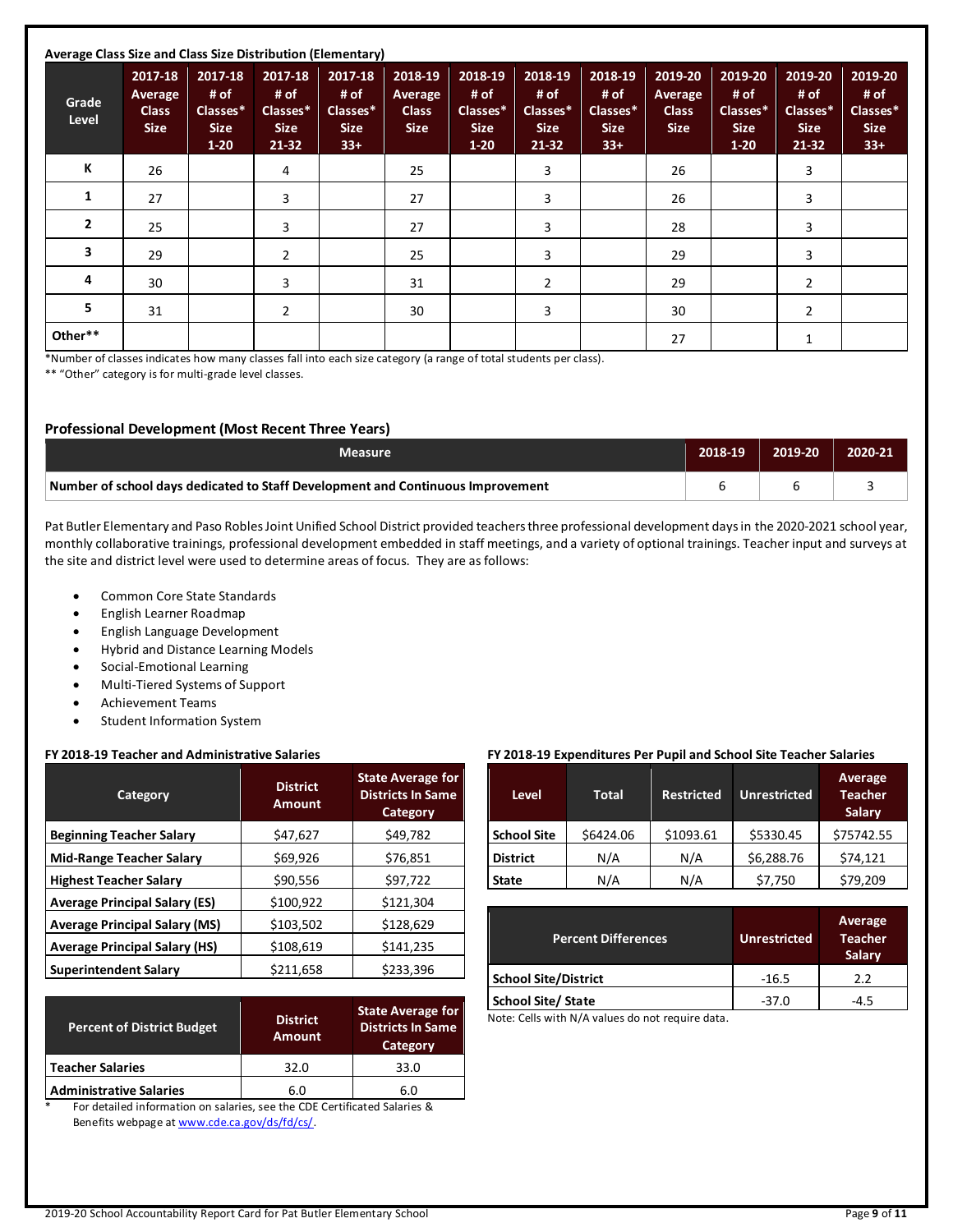### **Types of Services Funded**

On an annual basis, Paso Robles Unified School District submits the application for funding consolidated categorical aid programs, commonly called the ConApp (short for Consolidated Application). The application is submitted in two parts: Part I, which contains program and demographic information, is submitted each year by June 1; Part II, which contains the budget information and additional program data, is submitted each year by January 31. The categorical programs included in the application are Title I, Part A – Improving the Academic Achievement of the Disadvantaged; Title I, Part C – Migrant Education; Title II, Part A – Preparing, Training, and Recruiting High Quality Teachers and Principals; and Title III – Language Instruction for Limited English Proficient and Immigrant Students. Essentially, these funds are designed to assist students in mastering state standards.

The 2013-14 California Department of Education (CDE) budget package replaced the previous K-12 finance system with a Local Control Funding Formula (LCFF). For school districts and charter schools, the LCFF creates base, supplemental, and concentration grants in place of most previously existing K-12 funding streams, including revenue limits and most state categorical programs. For county offices of education (COEs), the LCFF creates separate funding streams for oversight activities and instructional programs. The goal of the LCFF is to significantly simplify how state funding is provided to local educational agencies (LEAs). Under the new funding system, revenue limits and most state categorical programs are eliminated. LEAs will receive funding based on the demographic profile of the students they serve and gain greater flexibility to use these funds to improve outcomes of students. The LCFF creates funding targets based on these student characteristics.

The Local Control Accountability Plan (LCAP) is an important component of the LCFF. Under the LCFF, all districts are required to prepare an LCAP, which describes how they intend to meet annual goals for all pupils, with specific activities to address state and local priorities identified pursuant to Education Code Section 52060(d). Each school district must engage parents, educators, employees and the community to establish these plans. Parental and community engagement of all stakeholders is critical to the development of the district LCAP. PRJUSD continues to work with all stakeholder groups in holding various district and school committee meetings and forums designed to gather information on various specific areas of importance. The plans will describe the school district's overall vision for students, annual goals and specific actions the district will take to achieve the vision and goals. The LCAPs must focus on eight areas identified as state priorities. District plans will also demonstrate how the district's budget will help achieve the goals and assess each year how well the strategies in the plan were able to improve outcomes. PRJUSD values feedback and input. Parents continue to make positive differences in the lives of the children we all support. We know from research that participation in your child's education will not only bring success to your child but other children in the school. Our parents truly make a difference in the lives of Paso kids! PRJUSD is proud and pleased to offer a variety of parental involvement opportunities that improve our overall program. Depending on the type of categorical funding a site may receive, district or school parent councils and committees are required under certain requirements and guidelines.

Such advisory committees in the PRJUSD include:

- School Site Council (SSC)
- English Learner Advisory Committee (ELAC)
- District Parent Advisory Committee (PAC)
- District English Learner Advisory Committee (DELAC)
- Dual Immersion Parent Advisory
- Career Technical Education Advisory

We encourage all parents and guardians to become involved with their child's education at the classroom, schoolwide and district level. Each school's School Plan for Student Achievement (SPSA) describes the school's basic educational program and the categorical supplementary programs and services that are designed to support student achievement of each and every student. Parental involvement is a necessary and vital part of developing the SPSA as well as our overall program. If you would like additional information on any of the district parent councils or committees, please call your child's school. The principal, guidance specialist (GS), counselor or vice principal would be happy to assist you; or you may go to www.pasoschools.org.

District English Learner Advisory Committee: Whenever there are 51 or more English learner students in the district, there shall be a functioning District English Learner Advisory Committee (DELAC). It is important that each school site ELAC elect a DELAC representative and arrange to have that representative attend every DELAC meeting. Currently, the DELAC bylaws require each DELAC representative to be: 1. a parent or guardian of an English learner or former English learner (i.e., a reclassified fluent English proficient student) currently enrolled at the site he or she represents; and 2. elected to serve as the DELAC representative by the site ELAC.

The following is an overview of the categorical funding and programs in PRJUSD. These funds are further discussed and outlined in each school's SPSA and at the committee meetings. Rationale General district funds provide support for the district's base/core curriculum program. Some children have special characteristics not reflective of the general school population that affect their success in the base/core programs. Some come from economically disadvantaged homes; some are educationally disadvantaged or lack English language proficiency because they have a primary language other than English. Children, such as those described above, require supplemental services and materials not generally provided through the base/core curriculum program. The needs of our children are identified and supplemental services and materials are planned and targeted to meet their special needs. Categorical funds are to be used to provide the financial support to meet these special needs.

Philosophy: All PRJUSD schools offer students with special needs the same kinds of high-quality learning opportunities and access to the core curriculum in all curricular areas. Categorical funds are designed to support additional assistance to help students succeed in the regular classroom program (base/core curriculum) and address any learning gaps. The focus is on the effective utilization of supplementary materials, personnel, and staff development. Staff development activities are used to improve instructional practices and strategies to increase the ability of teachers and other staff to challenge and assist all students to reach their fullest potential.